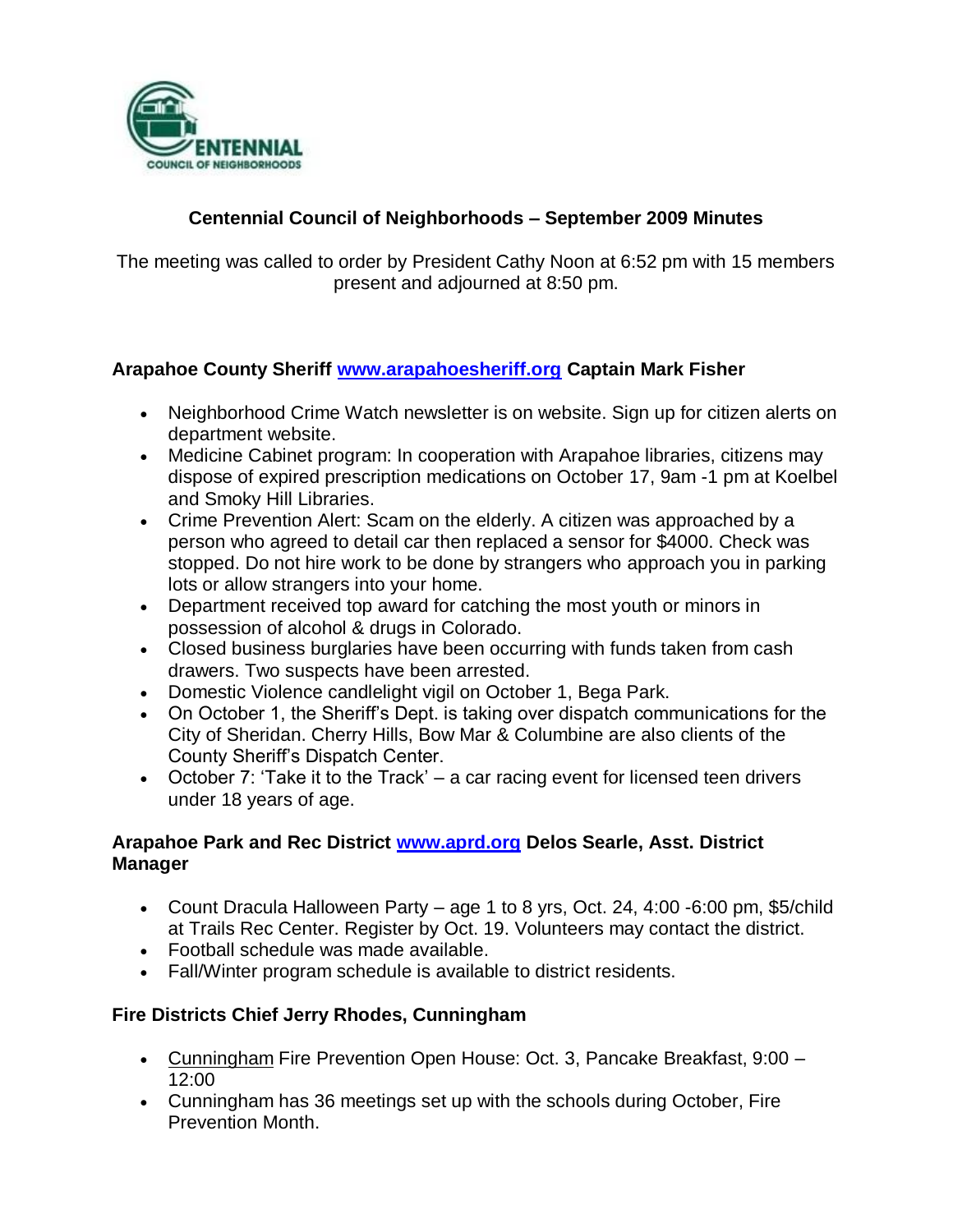- September is National Preparedness Month. Plan ahead with a  $3 5$  day emergency supply. Don't forget pet supplies.
- Successful Fundraisers: MDA Drive, Make a Wish Foundation, Fired Up for Kids.
- Arapahoe County Emergency Preparedness is seeking a grant to do fire mitigation in neighborhoods adjacent to open space.
- Cunningham was nominated for the Circle of Safety Award.
- Littleton received a new ambulance after being displayed at Fire Rescue International Conference in Dallas.
- South Metro working on pink ribbon campaign to raise breast cancer awareness.
- October 17 Open House, Station 36, 2:00 4:00 pm at 421 E. Castle Pines Parkway in Castle Pines.
- "Stay Fire Smart, Don't Get Burned" is the theme for Fire Prevention Month to be taken into the schools.
- H1N1: Wash Hands! Stay home when sick. Stay home for 24 hours following the end of the fever. Cough in tissue, sleeve, etc. Peak will occur in the next two weeks but season ends in March. Get vaccines for H1N1 and for the regular flu. H1N1 appears to be targeting the younger demographic population.
- South Metro was awarded the 'Special District of the Year' by the Colorado Special District Association.
- [www.cfpd.org](http://www.cfpd.org/) [www.littletongov.org](http://www.littletongov.org/) [www.parkerfire.org](http://www.parkerfire.org/)  [www.southmetro.org](http://www.southmetro.org/)

### **South Suburban Park and Rec District [www.sspr.org](http://www.sspr.org/) Jean Ray, Community Liaison**

- Blood Screenings: Done by Univ. of Colorado Hospital, 7:00 9:30, Oct. 20 at Lone Tree, Oct. 21 at Goodson, Oct. 22 at Buck and Oct. 23 at Family Sports Center. \$40/person with a 12-hour fast. Results are mailed to your home.
- Kidney functioning test at Buck, November 14, 9:00 am 12:00 noon. Free. Criteria: risk factors such as diabetes, high blood pressure, or family history of both, or kidney disease. Eligible: 60 years +, African American, Hispanic, Native American, Asian Pacific Islander.
- Halloween: Spooktakular & Spooktoddler at Goodson, Oct. 23, 5:30 8:00 pm, ages 11 and under. Pre-pay by October 21 for a discount.
- South Platte Park  $-850$  acres, Haunted Trail, Oct. 23, Ages  $9 -$  adult, reservations needed. Explore the forest & listen to chilling tales in the dark with refreshments and a warm fire at the end.
- Great Skate Month in November free 30 minute skating lessons on Nov. 21 and 28, 1:30, at South Suburban Ice Arena, & every Saturday, 2:30, at Family Sports Center. Pay for admission & skate rental.

# **Metrum Credit Union: Karen Padrevita**

• Services for HOA/Civic Association accounts are available at Metrum Credit Union.

# **City of Centennial [www.centennialcolorado.com](http://www.centennialcolorado.com/)**

 Open House for I-25/Arapahoe Road interchange project, September 29, 7:00 pm, Civic Center.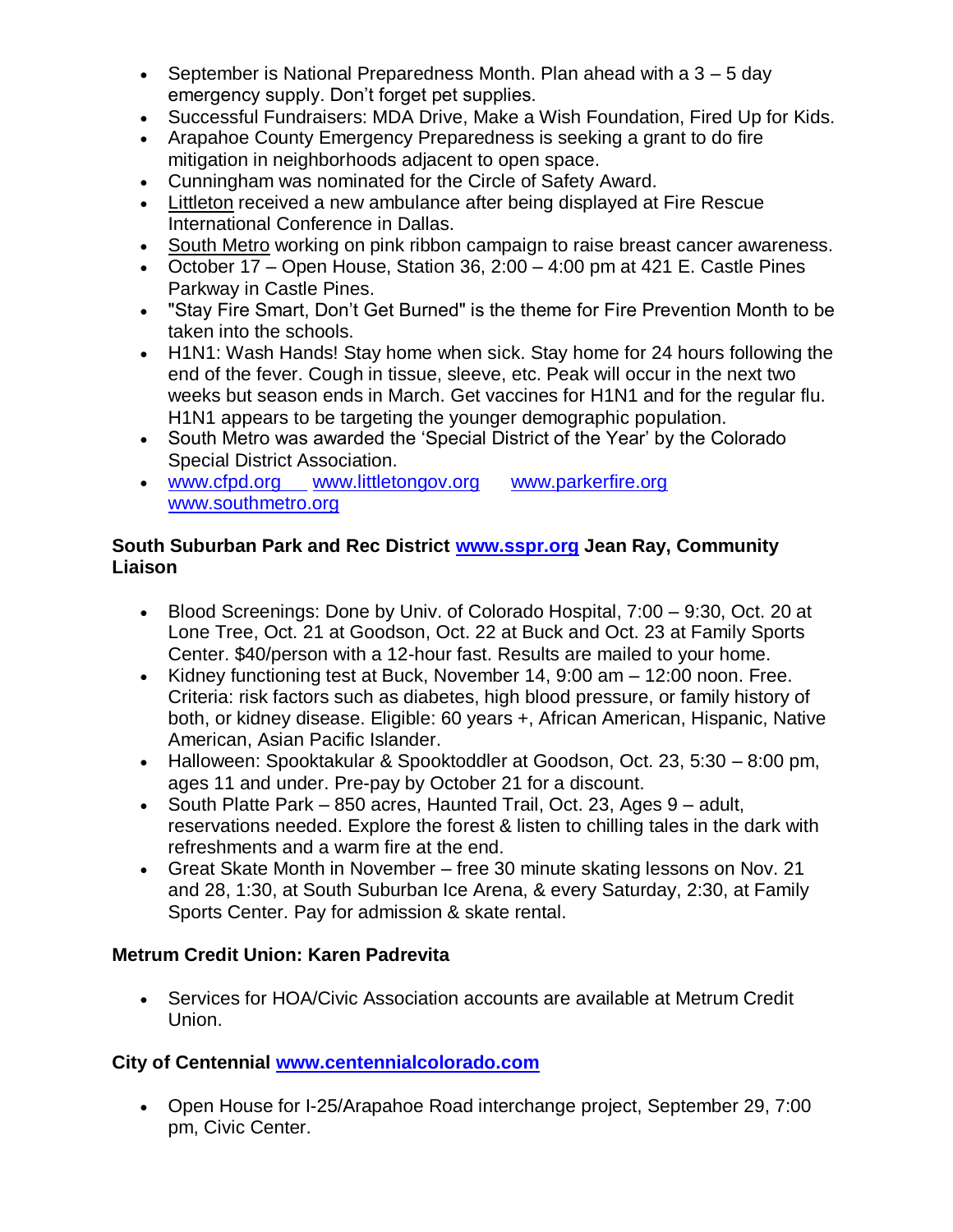- League of Women Voters Candidate Forum on October 3, 2:00 pm at Civic Center. All candidates are invited.
- October 7, South Metro Chamber, District 1 Candidate Forum, 7:00 9:00 pm.
- Ballots will be mailed out October 13-16. Deadline to return ballots is November 3.

#### **Community Identity and Wayfinding Advisory Group Design Studios West, Ian Anderson**

- This 20-year phased Signage Program would help the public locate Centennial. Signage for multi-tenant business areas need to be addressed as there is too much text on most signs. That will probably be addressed in the Land Development Code. A unified family of materials would be used on signage throughout the City. Information was used from the stakeholders' survey & traffic reports to identify primary corridors – Arapahoe Road, Smoky Hill Rd. & Parker Rd.
- Eric Vincent: Explained the conceptual signage package and took comment on 3 different designs.
- Comments: adopt design tools that can be implemented over time that allow for some small variation for different areas.
- Open Houses on Signage: October 7, Smoky Hill Clubhouse, 6:30 8:00 with formal presentation at 7:00 pm, and October 13, South Metro Chamber, 6:30 – 8:00 pm with formal presentation at 7:00 pm.

# **CenCON Business**

# **Cathy Noon, president**

- Land Code Rewrite is near completion, check website for information. Public comment ends on October 26. There are changes in the approval process but standards will be in place. More discussion is necessary. The timeline for Council approval is December 21. [www.centennialcodeupdate.com](http://www.centennialcodeupdate.com/)
- Open House for Land Development Code Rewrite: October 24 at Grandview High School
- Senior Fair, October 9, 9:30 2:00 pm, Buck Rec Center, Jeremy Bloom is the speaker.
- Assistance for Seniors: call DRCOG or go to website [www.drcog.com](http://www.drcog.com/)
- Arapahoe County: A senior survey is being distributed to determine what the needs are in the County.
- Code Enforcement Workshop on October 21, 7- 9:00 City offices.
- At Council's direction, the Code Enforcement staff is to pursue codes that deal with safety: sight triangle issues and obstructions in right of way over sidewalks. Stockpiling, parking on impervious surfaces, backyard observation are not being pursued at this time.

# **Rhonda Livingston, president pro tem**

- Candidate information on the website including Campaign Finance reports from candidates. *Election button*.
- Check the calendar on the website for scheduled events.